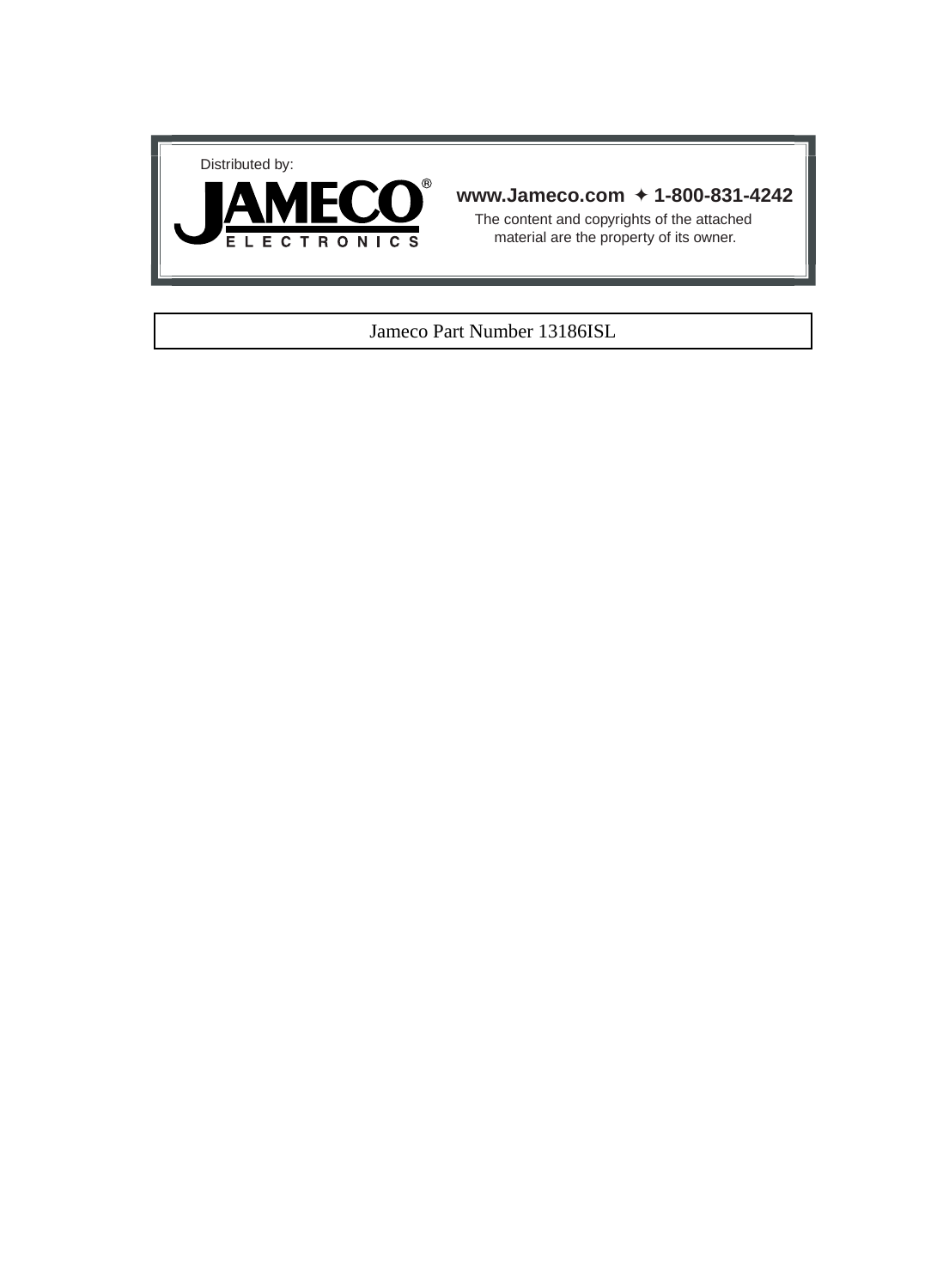

# **CD4066BMS**

**CMOS Quad Bilateral Switch**

#### December 1992

# **Features**

- **For Transmission or Multiplexing of Analog or Digital Signals**
- **High Voltage Types (20V Rating)**
- **15V Digital or** ±**7.5V Peak-to-Peak Switching**
- **125**Ω **Typical On-State Resistance for 15V Operation**
- **Switch On-State Resistance Matched to Within 5**Ω **Over 15V Signal Input Range**
- **On-State Resistance Flat Over Full Peak-to-Peak Signal Range**
- **High On/Off Output Voltage Ratio - 80dB Typ. at FIS = 10kHz, RL = 1k**Ω
- **High Degree of Linearity: <0.5% Distortion Typ. at FIS = 1kHz, VIS = 5Vp-p, VDD - VSS** ≥ **10V, RL = 10k**Ω
- **Extremely Low Off-State Switch Leakage Resulting in Very Low Offset Current and High Effective Off-State** Resistance: 10pA Typ. at VDD - VSS = 10V,  $T_A$  =  $+25^{\circ}$ C
- **Extremely High Control Input Impedance (Control Circuit Isolated from Signal Circuit): 1012**Ω **Typ.**
- **Low Crosstalk Between Switches: -50dB Typ. at FIS = 8MHz, RL = 1k**Ω
- **Matched Control Input to Signal Output Capacitance: Reduces Output Signal Transients**
- **Frequency Response, Switch on = 40MHz (Typ.)**
- **100% Tested for Quiescent Current at 20V**
- **5V, 10V and 15V Parametric Ratings**
- **Meets All Requirements of JEDEC Tentative Standard No. 13B, "Standard Specifications for Description of "B" Series CMOS Devices"**

# **Applications**

- **Analog Signal Switching/Multiplexing**
	- **Signal Gating Modulator**
	- **Squelch Control Demodulator**
	- Chopper  **Commutating Switch**
- **Digital Signal Switching/Multiplexing**
- **Transmission Gate Logic Implementation**
- **Analog to Digital & Digital to Analog Conversion**

1-888-INTERSIL or 321-724-7143 | Copyright © Intersil Corporation 1999

**• Digital Control of Frequency, Impedance, Phase, and Analog Signal Gain**

# **Description**

CD4066BMS is a quad bilateral switch intended for the transmission or multiplexing of analog or digital signals. It is pin for pin compatible with CD4016B, but exhibits a much lower on state resistance. In addition, the on-state resistance is relatively constant over the full input signal range.

The CD4066BMS consists of four independent bilateral switches. A single control signal is required per switch. Both the p and the n device in a given switch are biased on or off simultaneously by the control signal. As shown in Figure 1, the well of the n channel device on each switch is either tied to the input when the switch is on or to VSS when the switch is off. This configuration eliminates the variation of the switch transistor threshold voltage with input signal, and thus keeps the on-state resistance low over the full operating signal range.

The advantages over single channel switches include peak input signal voltage swings equal to the full supply voltage, and more constant on-state impedance over the input signal range. For sample and hold applications, however, the CD4016B is recommended.

The CD4066BMS is supplied in these 14-lead outline packages:

| Braze Seal DIP   | H4Q              |
|------------------|------------------|
| Frit Seal DIP    | H <sub>1</sub> B |
| Ceramic Flatpack | H <sub>3</sub> W |

## **Pinout**

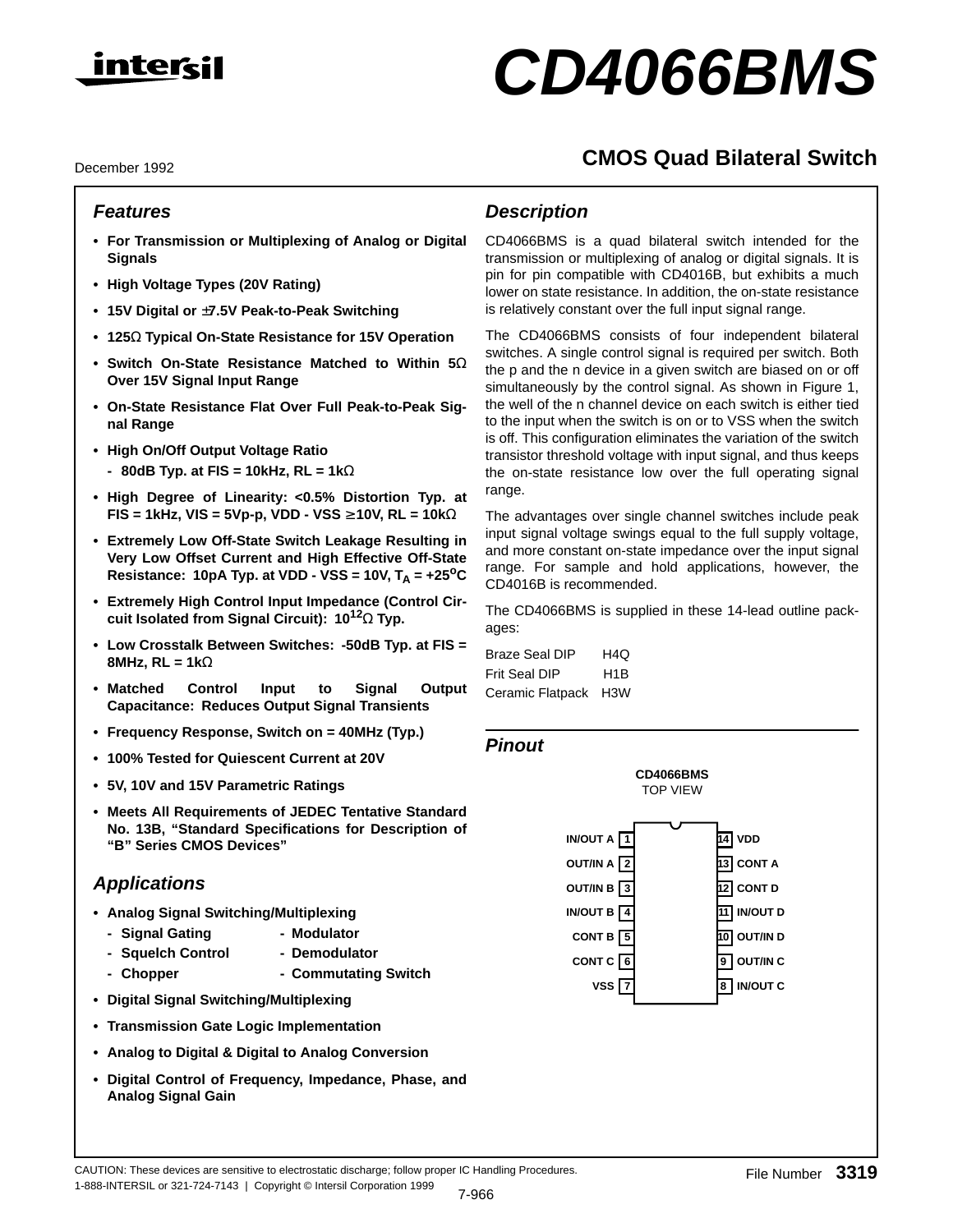**TABLE 1. DC ELECTRICAL PERFORMANCE CHARACTERISTICS**

# Absolute Maximum Ratings **Reliability Information**

| (Voltage Referenced to VSS Terminals)                                |
|----------------------------------------------------------------------|
|                                                                      |
|                                                                      |
| Operating Temperature Range55°C to +125°C                            |
| Package Types D, F, K, H                                             |
|                                                                      |
| Lead Temperature (During Soldering)  +265 <sup>o</sup> C             |
| At Distance $1/16 \pm 1/32$ lnch (1.59mm $\pm$ 0.79mm) from case for |
| 10s Maximum                                                          |

| Thermal Resistance                                                           | $\theta_{\sf ja}$ |                                                 |
|------------------------------------------------------------------------------|-------------------|-------------------------------------------------|
| Ceramic DIP and FRIT Package                                                 | 80°C/W            | $\frac{\theta_{\rm jc}}{20^{\circ} \text{C/W}}$ |
| Flatpack Package                                                             | 70°C/W            | $20^{\circ}$ C/W                                |
| Maximum Package Power Dissipation (PD) at +125°C                             |                   |                                                 |
| For TA = $-55^{\circ}$ C to $+100^{\circ}$ C (Package Type D, F, K)500mW     |                   |                                                 |
| For TA = $+100^{\circ}$ C to $+125^{\circ}$ C (Package Type D, F, K)  Derate |                   |                                                 |
|                                                                              |                   | Linearity at 12mW/ <sup>o</sup> C to 200mW      |
| Device Dissipation per Output Transistor 100mW                               |                   |                                                 |
| $For T_A = Full Deokona Tompartura Banas (All Deakana Trima)$                |                   |                                                 |

For TA = Full Package Temperature Range (All Package Types) Junction Temperature . . . . . . . . . . . . . . . . . . . . . . . . . . . . . . +175oC

|                       |                     |                                          |             | <b>GROUP A</b>   |                           | <b>LIMITS</b>            |                |              |
|-----------------------|---------------------|------------------------------------------|-------------|------------------|---------------------------|--------------------------|----------------|--------------|
| <b>PARAMETER</b>      | <b>SYMBOL</b>       | <b>CONDITIONS (NOTE 1)</b>               |             | <b>SUBGROUPS</b> | <b>TEMPERATURE</b>        | <b>MIN</b>               | MAX            | <b>UNITS</b> |
| <b>Supply Current</b> | <b>IDD</b>          | $VDD = 20V$ , $VIN = VDD$ or $GND$       |             | $\mathbf{1}$     | $+25^{\circ}$ C           | $\blacksquare$           | 0.5            | μA           |
|                       |                     |                                          |             | $\overline{2}$   | $+125$ <sup>o</sup> C     | $\blacksquare$           | 50             | μA           |
|                       |                     | $VDD = 18V$ , $VIN = VDD$ or $GND$       |             | 3                | $-55^{\circ}$ C           | $\blacksquare$           | 0.5            | μA           |
| Input Leakage Current | IIL                 | $VC = VDD$ or $GND$                      |             | $\mathbf{1}$     | $+25^{\circ}$ C           | $-100$                   | $\blacksquare$ | nA           |
|                       |                     |                                          |             | 2                | $+125$ <sup>o</sup> C     | $-1000$                  | $\blacksquare$ | nA           |
|                       |                     |                                          |             | 3                | $-55^{\circ}$ C           | $-100$                   | $\sim$         | nA           |
| Input Leakage Current | <b>IIH</b>          | $VC = VDD$ or $GND$                      |             | $\mathbf{1}$     | $+25^{\circ}$ C           | $\blacksquare$           | 100            | nA           |
|                       |                     |                                          |             | 2                | $+125$ <sup>o</sup> C     | $\blacksquare$           | 1000           | nA           |
|                       |                     |                                          |             | 3                | $-55^{\circ}$ C           | $\blacksquare$           | 100            | nA           |
| Input/Output Leakage  | <b>IOZL</b>         | $VC = 0V$ , $VIS = 18V$ ,                | $VDD = 20$  | $\mathbf{1}$     | $+25^{\circ}$ C           | $-100$                   | $\blacksquare$ | nA           |
| Current (Switch OFF)  |                     | $VOS = 0V$ , $VIS = 0V$ ,<br>$VOS = 18V$ |             | $\overline{2}$   | $+125$ <sup>o</sup> C     | $-1000$                  | $\mathbf{r}$   | nA           |
|                       |                     |                                          | $VDD = 18V$ | 3                | $-55^{\circ}$ C           | $-100$                   | $\mathbf{r}$   | nA           |
|                       | <b>IOZH</b>         |                                          | $VDD = 20$  | $\mathbf{1}$     | $+25^{\circ}$ C           | $\blacksquare$           | 100            | nA           |
|                       |                     |                                          |             | 2                | $+125$ <sup>o</sup> C     | $\mathbf{r}$             | 1000           | nA           |
|                       |                     |                                          | $VDD = 18V$ | 3                | $-55^{\circ}$ C           | $\blacksquare$           | 100            | nA           |
| On Resistance         | RON <sub>5</sub>    | $VC = VDD, RL = 10kW$                    | $VDD = 5V$  | $\mathbf{1}$     | $+25^{\circ}$ C           | 1050                     | $\blacksquare$ | Ω            |
|                       | RON <sub>10</sub>   | returned to VDD -<br>VSS/2               | $VDD = 10V$ | $\mathbf{1}$     | $+25^{\circ}$ C           | 400                      | $\blacksquare$ | Ω            |
|                       | RON <sub>15</sub>   | $VIS = VSS$ to $VDD$                     | $VDD = 15V$ | $\mathbf{1}$     | $+25^{\circ}$ C           | 240                      | $\sim$         | Ω            |
| On Resistance         | RON <sub>5</sub>    | $VDD = 5V$                               |             | 1, 2             | $+125^{\circ}$ C          | $\overline{\phantom{a}}$ | 1300           | Ω            |
|                       |                     |                                          |             |                  | $-55^{\circ}$ C           | ä,                       | 800            | Ω            |
| On Resistance         | RON <sub>10</sub>   | $VDD = 10V$                              |             | 1, 2             | +125 $\mathrm{^{\circ}C}$ | ä,                       | 550            | Ω            |
|                       |                     |                                          |             |                  | $-55^{\circ}$ C           | ä,                       | 310            | Ω            |
| On Resistance         | RON <sub>15</sub>   | $VDD = 15V$                              |             | 1, 2             | +125 $\mathrm{^{\circ}C}$ | ä,                       | 320            | Ω            |
|                       |                     |                                          |             |                  | $-55^{\circ}$ C           | $\blacksquare$           | 220            | $\Omega$     |
| Functional            | F                   | $VDD = 2.8V$ , $VIN = VDD$ or $GND$      |             | $\overline{7}$   | $+25^{\circ}$ C           | VOH >                    | VOL <          | $\vee$       |
| (Note 3)              |                     | $VDD = 20V$ , $VIN = VDD$ or $GND$       |             | $\overline{7}$   | $+25^{\circ}$ C           | VDD/2                    | VDD/2          |              |
|                       |                     | VDD = 18V, VIN = VDD or GND              |             | 8A               | $+125^{\circ}$ C          |                          |                |              |
|                       |                     | $VDD = 3V$ , $VIN = VDD$ or $GND$        |             | 8B               | $-55^{\circ}$ C           |                          |                |              |
| Switch Threshold      | SWTHRH <sub>5</sub> | $VDD = 5V$ , $VC = 1.5V$ , $VIS = GND$   |             | 1, 2, 3          | +25°C, +125°C, -55°C      | 4.1                      |                | $\mathsf{V}$ |
| $RL = 100k$ to $VDD$  | SWTHRH15            | $VDD = 15V$ , $VC = 2V$ , $VIS = GND$    |             | 1, 2, 3          | +25°C, +125°C, -55°C      | 14.1                     | $\blacksquare$ | V            |
| N Threshold Voltage   | <b>VNTH</b>         | $VDD = 10V$ , $ISS = -10\mu A$           |             | $\mathbf{1}$     | $+25^{\circ}$ C           | $-2.8$                   | $-0.7$         | V            |
| P Threshold Voltage   | <b>VPTH</b>         | $VSS = 0V$ , $IDD = 10\mu A$             |             | $\mathbf{1}$     | $+25^{\circ}$ C           | 0.7                      | 2.8            | V            |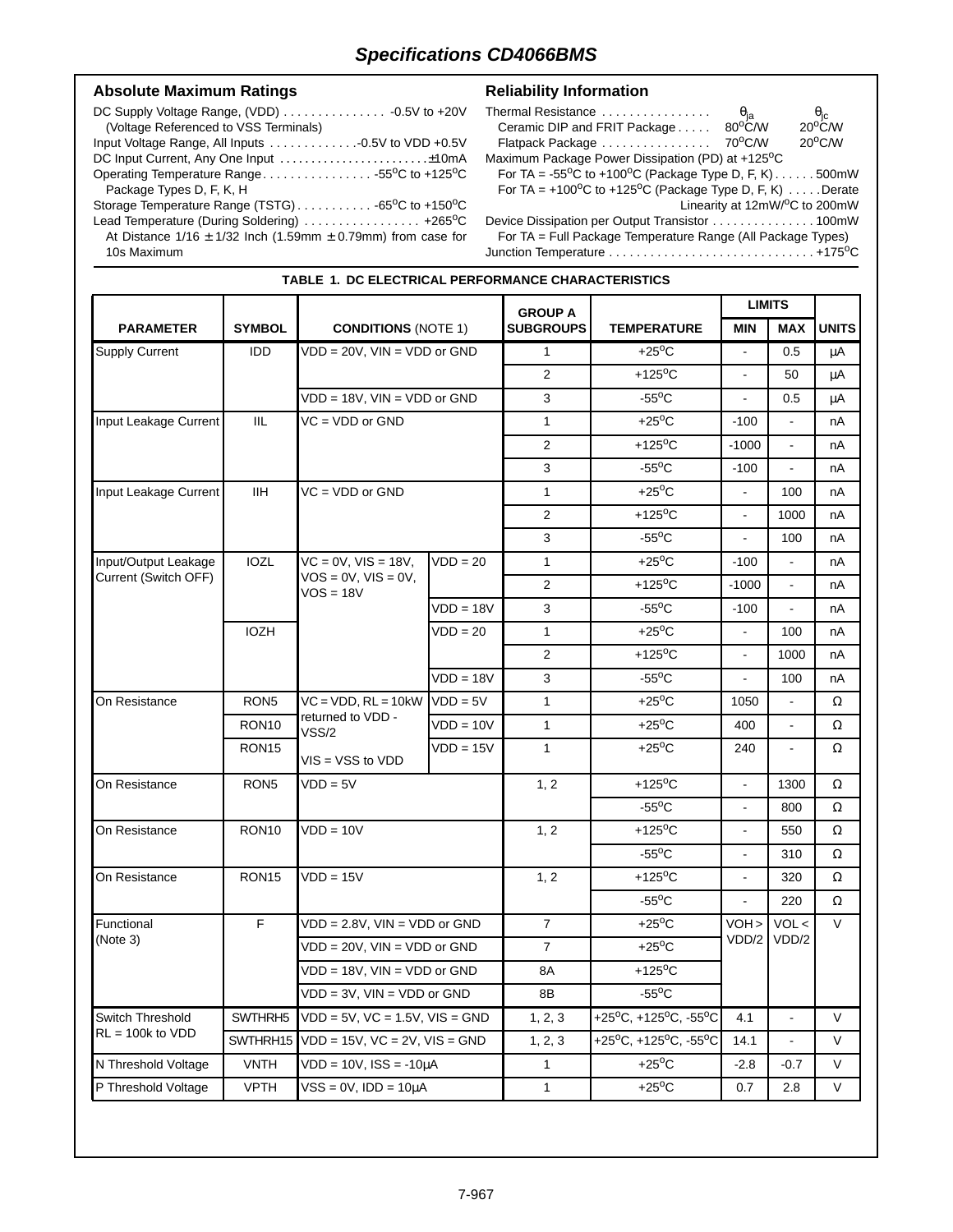|                                                                                                |               |                                                       | <b>GROUP A</b>                                      |                                                      | <b>LIMITS</b>         |                |              |
|------------------------------------------------------------------------------------------------|---------------|-------------------------------------------------------|-----------------------------------------------------|------------------------------------------------------|-----------------------|----------------|--------------|
| <b>PARAMETER</b>                                                                               | <b>SYMBOL</b> | <b>CONDITIONS (NOTE 1)</b>                            | <b>SUBGROUPS</b>                                    | <b>TEMPERATURE</b>                                   | <b>MIN</b>            | <b>MAX</b>     | <b>UNITS</b> |
| Control Input Low                                                                              | VILC5         | $VDD = 5V$                                            | 1, 2, 3                                             | $+25^{\circ}$ C, +125 $^{\circ}$ C, -55 $^{\circ}$ C |                       |                | V            |
| Voltage (Note 2)<br>$ IIS  < 10\mu$ a, VIS = VSS,<br>$VOS = VDD$ and<br>$VIS = VDD, VOS = VSS$ | VILC15        | $VDD = 15V$                                           | 1, 2, 3                                             | +25°C, +125°C, -55°C                                 |                       | $\overline{2}$ | $\vee$       |
| Control Input High<br>Voltage<br>(Note 2, Figure 2)<br>$VIS = VSS$ and $VIS =$                 | <b>VIHC</b>   | $VDD = 5V$ , $ IIS  = .51mA$ , 4.6V <<br>VOS < 0.4V   | 1                                                   | $+25^{\circ}$ C                                      | 3.5                   |                | $\vee$       |
|                                                                                                | VDD.          |                                                       | $VDD = 5V$ , $ IIS  = .36mA$ , 4.6V <<br>VOS < 0.4V | $\overline{2}$                                       | $+125$ <sup>o</sup> C | 3.5            |              |
|                                                                                                | <b>VIHC</b>   | $VDD = 5V$ , $ IIS  = .64mA$ , 4.6V <<br>VOS < 0.4V   | 3                                                   | $-55^{\circ}$ C                                      | 3.5                   |                | $\vee$       |
|                                                                                                |               | $VDD = 15V$ , $ IIS  = 3.4mA$ , 13.5V <<br>VOS <1.5V  | 1                                                   | $+25^{\circ}$ C                                      | 11                    |                | $\vee$       |
|                                                                                                |               | $VDD = 15V,  IIS  = 2.4mA, 13.5V <$<br>VOS < 1.5V     | $\overline{2}$                                      | $+125$ <sup>o</sup> C                                | 11                    |                | $\vee$       |
|                                                                                                |               | $VDD = 15V$ , $ IIS  = 4.2mA$ , 13.5V <<br>VOS < 1.5V | 3                                                   | $-55^{\circ}$ C                                      | 11                    |                | $\vee$       |

## **TABLE 1. DC ELECTRICAL PERFORMANCE CHARACTERISTICS**

NOTES: 1. All voltages referenced to device GND, 100% testing being 3. VDD = 2.8V/3.0V, RL = 100K to VDD implemented. VDD = 20V/18V, RL = 10K to VDD

2. Go/No Go test with limits applied to inputs.

#### **TABLE 2. AC ELECTRICAL PERFORMANCE CHARACTERISTICS**

|                                  |               |                                             | <b>GROUP A</b>   |                                         |            | <b>LIMITS</b> |              |
|----------------------------------|---------------|---------------------------------------------|------------------|-----------------------------------------|------------|---------------|--------------|
| <b>PARAMETER</b>                 | <b>SYMBOL</b> | <b>CONDITIONS</b>                           | <b>SUBGROUPS</b> | <b>TEMPERATURE</b>                      | <b>MIN</b> | <b>MAX</b>    | <b>UNITS</b> |
| <b>Propagation Delay</b>         | <b>TPLH</b>   | $VC = VDD = 5V$ , $VSS = GND$               |                  | $+25^{\circ}$ C                         |            | 40            | ns           |
| Signal Input to Signal<br>Output | <b>TPHL</b>   | (Notes 2, 3)                                | 10.11            | +125 <sup>o</sup> C, -55 <sup>o</sup> C |            | 54            | ns           |
| Propagation Delay                |               | TPHZ/ZH $\vert$ VIS = VDD = 5V (Notes 1, 2) |                  | $+25^{\circ}$ C                         |            | 70            | ns           |
| Turn-On, Turn-Off                | TPLZ/ZL       |                                             | 10.11            | +125 <sup>o</sup> C, -55 <sup>o</sup> C |            | 95            | ns           |

NOTES:

1.  $CL = 50pF$ ,  $RL = 1K$ , Input TR, TF < 20ns.

2. -55°C and +125°C limits guaranteed, 100% testing being implemented.

3. CL = 50pF, RL = 200K, Input TR, TF < 20ns.

| TABLE 3. ELECTRICAL PERFORMANCE CHARACTERISTICS |  |  |  |  |  |
|-------------------------------------------------|--|--|--|--|--|
|-------------------------------------------------|--|--|--|--|--|

|                                                                                                            |               |                                    |              |                                                       |                          | <b>LIMITS</b> |              |
|------------------------------------------------------------------------------------------------------------|---------------|------------------------------------|--------------|-------------------------------------------------------|--------------------------|---------------|--------------|
| <b>PARAMETER</b>                                                                                           | <b>SYMBOL</b> | <b>CONDITIONS</b>                  | <b>NOTES</b> | <b>TEMPERATURE</b>                                    | <b>MIN</b>               | <b>MAX</b>    | <b>UNITS</b> |
| <b>Supply Current</b>                                                                                      | <b>IDD</b>    | $VDD = 5V$ , $VIN = VDD$ or GND    | 1, 2         | $-55^{\circ}$ C, $+25^{\circ}$ C                      | $\overline{\phantom{0}}$ | 0.25          | μA           |
|                                                                                                            |               |                                    |              | $+125$ <sup>o</sup> C                                 |                          | 7.5           | μA           |
|                                                                                                            |               | $VDD = 10V$ , $VIN = VDD$ or $GND$ | 1, 2         | $-55^{\circ}$ C, $+25^{\circ}$ C                      |                          | 0.5           | μA           |
|                                                                                                            |               |                                    |              | $+125$ <sup>o</sup> C                                 |                          | 15            | μA           |
|                                                                                                            |               | $VDD = 15V$ , $VIN = VDD$ or GND   | 1, 2         | $-55^{\circ}$ C, $+25^{\circ}$ C                      |                          | 0.5           | μA           |
|                                                                                                            |               |                                    |              | $+125$ <sup>o</sup> C                                 |                          | 30            | μA           |
| Control Input Low<br>Voltage<br>$ IIS  < 10\mu$ a, VIS = VSS,<br>$VOS = VDD$ and<br>$VIS = VDD, VOS = VSS$ | VILC10        | $VDD = 10V$                        | 1, 2         | $+25^{\circ}$ C, $+125^{\circ}$ C,<br>$-55^{\circ}$ C |                          | 2             | V            |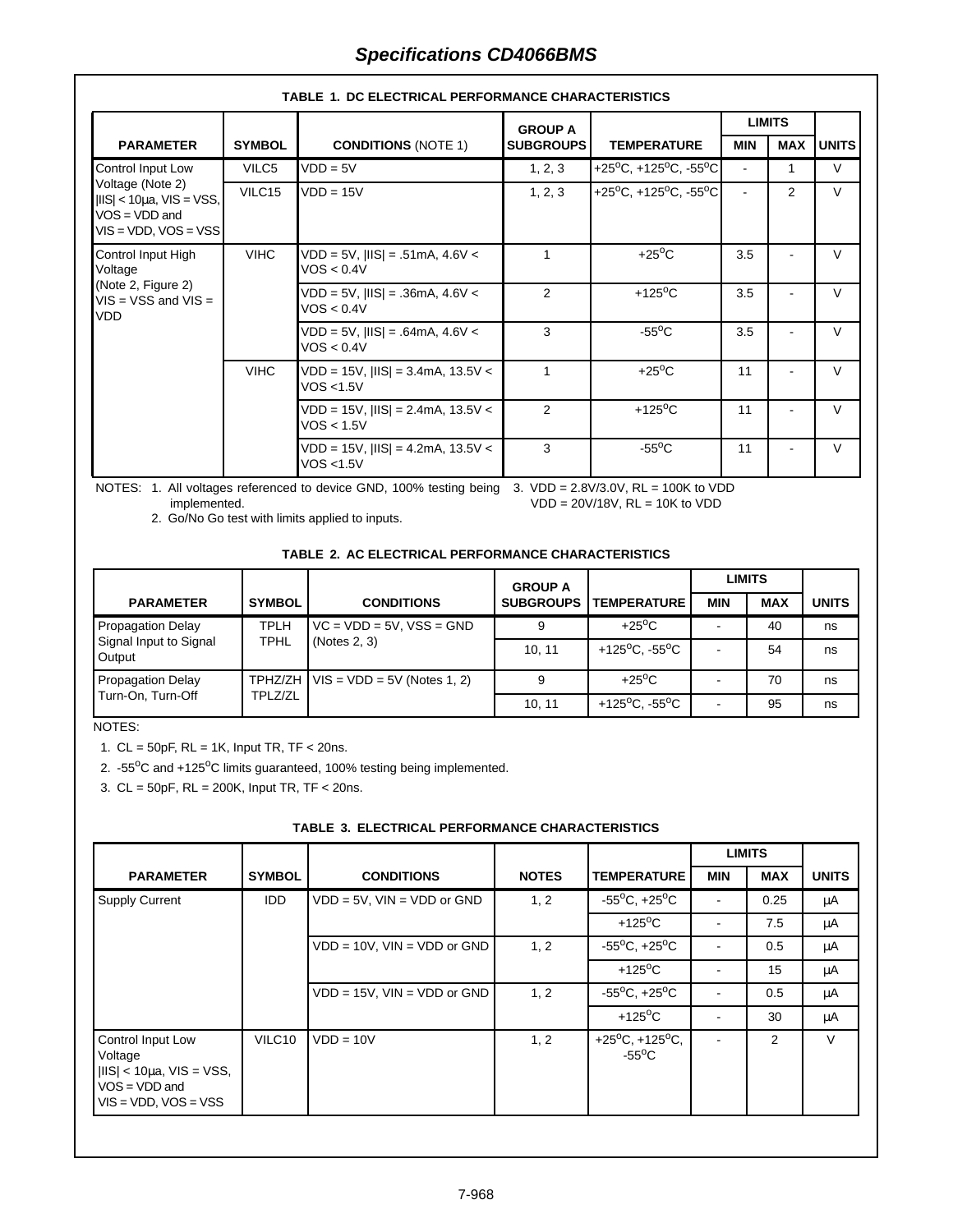|                                              |               |                                  |              |                                                         | <b>LIMITS</b> |            |              |
|----------------------------------------------|---------------|----------------------------------|--------------|---------------------------------------------------------|---------------|------------|--------------|
| <b>PARAMETER</b>                             | <b>SYMBOL</b> | <b>CONDITIONS</b>                | <b>NOTES</b> | <b>TEMPERATURE</b>                                      | <b>MIN</b>    | <b>MAX</b> | <b>UNITS</b> |
| Control Input High<br>Voltage (See Figure 2) | VIHC10        | $VDD = 10V$ , $VIS = VDD$ or GND | 2            | +25 $^{\circ}$ C, +125 $^{\circ}$ C,<br>$-55^{\circ}$ C |               |            | V            |
| Propagation Delay                            | <b>TPLH</b>   | $VDD = 10V$                      | 1, 2, 3      | $+25^{\circ}$ C                                         |               | 20         | ns           |
| Signal Input to<br>Signal Output             | <b>TPHL</b>   | $VDD = 15V$                      | 1, 2, 3      | $+25^{\circ}$ C                                         |               | 15         | ns           |
| <b>Propagation Delay</b>                     | TPHZ/ZH       | $VDD = 10V$                      | 1, 2, 3      | $+25^{\circ}$ C                                         |               | 40         | ns           |
| Turn-On, Turn-Off<br>TPLZ/ZL                 |               | $VDD = 15V$                      | 1, 2, 3      | $+25^{\circ}$ C                                         |               | 30         | ns           |
| Input Capacitance                            | <b>CIN</b>    | Any Input                        | 1, 2         | $+25^{\circ}$ C                                         |               | 7.5        | pF           |

#### **TABLE 3. ELECTRICAL PERFORMANCE CHARACTERISTICS (Continued)**

NOTES:

1. All voltages referenced to device GND.

2. The parameters listed on Table 3 are controlled via design or process and are not directly tested. These parameters are characterized on initial design release and upon design changes which would affect these characteristics.

3. CL = 50pF, RL = 200K, Input TR, TF < 20ns.

#### **TABLE 4. POST IRRADIATION ELECTRICAL PERFORMANCE CHARACTERISTICS**

|                               |                     |                                                                         |              |                    |                  | <b>LIMITS</b>                     |              |
|-------------------------------|---------------------|-------------------------------------------------------------------------|--------------|--------------------|------------------|-----------------------------------|--------------|
| <b>PARAMETER</b>              | <b>SYMBOL</b>       | <b>CONDITIONS</b>                                                       | <b>NOTES</b> | <b>TEMPERATURE</b> | MIN              | <b>MAX</b>                        | <b>UNITS</b> |
| <b>Supply Current</b>         | <b>IDD</b>          | $VDD = 20V$ , $VIN = VDD$ or $GND$                                      | 1, 4         | $+25^{\circ}$ C    |                  | 25                                | μA           |
| N Threshold Voltage           | VNTH                | $VDD = 10V$ , $ISS = -10\mu A$                                          | 1, 4         | $+25^{\circ}$ C    | $-2.8$           | $-0.2$                            | $\vee$       |
| N Threshold Voltage<br>Delta  | $\triangle VTN$     | $VDD = 10V$ , $ISS = -10\mu A$                                          | 1, 4         | $+25^{\circ}$ C    |                  | $+1$                              | $\vee$       |
| P Threshold Voltage           | <b>VTP</b>          | $VSS = 0V$ , $IDD = 10\mu A$                                            | 1, 4         | $+25^{\circ}$ C    | 0.2              | 2.8                               | $\vee$       |
| P Threshold Voltage<br>Delta  | $\triangle VTP$     | $VSS = 0V$ , $IDD = 10\mu A$                                            | 1, 4         | $+25^{\circ}$ C    |                  | $+1$                              | $\vee$       |
| Functional                    | F.                  | $VDD = 18V$ , $VIN = VDD$ or $GND$<br>$VDD = 3V$ , $VIN = VDD$ or $GND$ |              | $+25^{\circ}$ C    | $VOH$ ><br>VDD/2 | VOL <<br>VDD/2                    | $\vee$       |
| <b>Propagation Delay Time</b> | <b>TPHL</b><br>TPLH | $VDD = 5V$                                                              | 1, 2, 3, 4   | $+25^{\circ}$ C    |                  | 1.35x<br>$+25^{\circ}$ C<br>Limit | ns           |

NOTES: 1. All voltages referenced to device GND.

2. CL = 50pF, RL = 200K, Input TR, TF < 20ns.

3. See Table 2 for  $+25^{\circ}$ C limit.

4. Read and Record

#### **TABLE 5. BURN-IN AND LIFE TEST DELTA PARAMETERS +25OC**

| <b>PARAMETER</b>     | <b>SYMBOL</b> | <b>DELTA LIMIT</b>           |
|----------------------|---------------|------------------------------|
| Supply Current - SSI | IDD           | $1 \pm 0.1$ uA               |
| <b>ON Resistance</b> | RONDEL10      | $\pm$ 20% x Pre-Test Reading |

#### **TABLE 6. APPLICABLE SUBGROUPS**

| <b>CONFORMANCE GROUP</b>      | MIL-STD-883<br><b>METHOD</b> | <b>GROUP A SUBGROUPS</b> | <b>READ AND RECORD</b>     |
|-------------------------------|------------------------------|--------------------------|----------------------------|
| Initial Test (Pre Burn-In)    | 100% 5004                    | 1, 7, 9                  | IDD, IOL5, IOH5A, RONDEL10 |
| Interim Test 1 (Post Burn-In) | 100% 5004                    | 1, 7, 9                  | IDD, IOL5, IOH5A, RONDEL10 |
| Interim Test 2 (Post Burn-In) | 100% 5004                    | 1, 7, 9                  | IDD, IOL5, IOH5A, RONDEL10 |
| PDA (Note 1)                  | 100% 5004                    | 1, 7, 9, Deltas          |                            |
| Interim Test 3 (Post Burn-In) | 100% 5004                    | 1, 7, 9                  | IDD, IOL5, IOH5A, RONDEL10 |
| PDA (Note 1)                  | 100% 5004                    | 1, 7, 9, Deltas          |                            |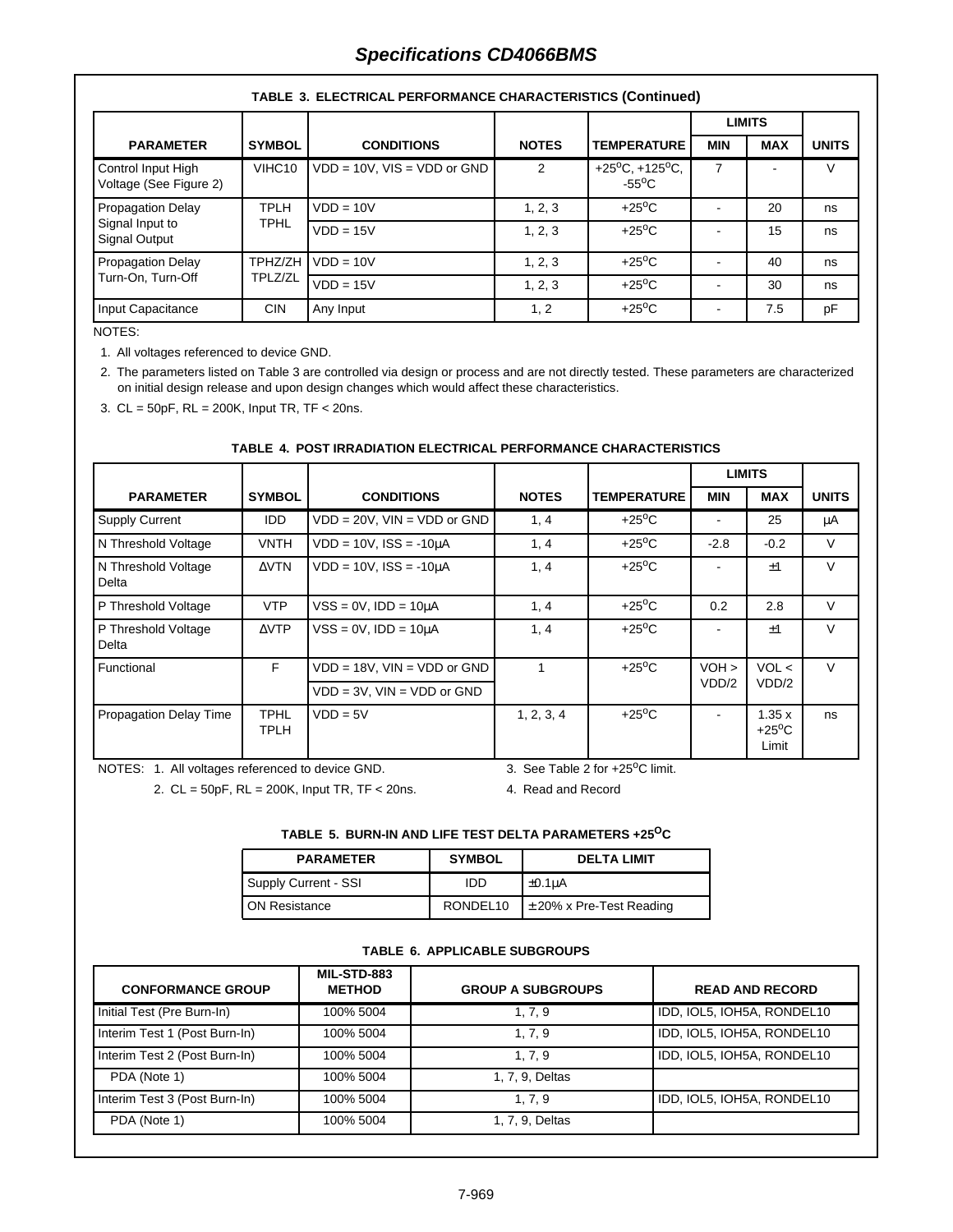|                   | TABLE 6. APPLICABLE SUBGROUPS (Continued) |                              |                                       |                              |  |
|-------------------|-------------------------------------------|------------------------------|---------------------------------------|------------------------------|--|
|                   | <b>CONFORMANCE GROUP</b>                  | MIL-STD-883<br><b>METHOD</b> | <b>GROUP A SUBGROUPS</b>              | <b>READ AND RECORD</b>       |  |
| <b>Final Test</b> |                                           | 100% 5004                    | 2, 3, 8A, 8B, 10, 11                  |                              |  |
| Group A           |                                           | Sample 5005                  | 1, 2, 3, 7, 8A, 8B, 9, 10, 11         |                              |  |
| Group B           | Subgroup B-5                              | Sample 5005                  | 1, 2, 3, 7, 8A, 8B, 9, 10, 11, Deltas | Subgroups 1, 2, 3, 9, 10, 11 |  |
|                   | Subgroup B-6                              | Sample 5005                  | 1, 7, 9                               |                              |  |

Group D Sample 5005 | 1, 2, 3, 8A, 8B, 9 | Subgroups 1, 2 3

NOTE: 1. 5% Parameteric, 3% Functional; Cumulative for Static 1 and 2.

#### **TABLE 7. TOTAL DOSE IRRADIATION**

|                           | MIL-STD-883   | <b>TEST</b>      |                   | <b>READ AND RECORD</b> |                   |
|---------------------------|---------------|------------------|-------------------|------------------------|-------------------|
| <b>CONFORMANCE GROUPS</b> | <b>METHOD</b> | <b>PRE-IRRAD</b> | <b>POST-IRRAD</b> | <b>PRE-IRRAD</b>       | <b>POST-IRRAD</b> |
| Group E Subgroup 2        | 5005          | ., 7, 9          | Table 4           |                        | Table 4           |

#### **TABLE 8. BURN-IN AND IRRADIATION TEST CONNECTIONS**

|                           |             |               |                  |                | <b>OSCILLATOR</b> |             |
|---------------------------|-------------|---------------|------------------|----------------|-------------------|-------------|
| <b>FUNCTION</b>           | <b>OPEN</b> | <b>GROUND</b> | <b>VDD</b>       | $9V \pm -0.5V$ | 50kHz             | 25kHz       |
| Static Burn-In 1 (Note 1) | 2, 3, 9, 10 | 1, 4-8, 11-13 | 14               |                |                   |             |
| Static Burn-In 2 (Note 1) | 2, 3, 9, 10 |               | 1, 4-6, 8, 11-14 |                |                   |             |
| Dynamic Burn-In (Note 1)  |             |               |                  | 2, 3, 9, 10    | 5, 6, 12, 13      | 1, 4, 8, 11 |
| Irradiation (Note 2)      | 2, 3, 9, 10 |               | 1, 4-6, 8, 11-14 |                |                   |             |

NOTE:

1. Each pin except VDD and GND will have a series resistor of  $10K \pm 5\%$ , VDD =  $18V \pm 0.5V$ 

2. Each pin except VDD and GND will have a series resistor of 47K ± 5%; Group E, Subgroup 2, sample size is 4 dice/wafer, 0 failures, VDD  $= 10V \pm 0.5V$ 

# **Functional Diagram**



| <b>TRUTH TABLE EACH SWITCH</b> |               |            |  |  |
|--------------------------------|---------------|------------|--|--|
| <b>INPUT</b>                   | <b>OUTPUT</b> |            |  |  |
| VC                             | <b>VIS</b>    | <b>VOS</b> |  |  |
|                                |               |            |  |  |
|                                |               |            |  |  |
|                                |               | Open       |  |  |
|                                |               | pen        |  |  |

Positive Logic: Switch ON VC = "1" Switch OFF  $VC = "0"$ 

All Intersil semiconductor products are manufactured, assembled and tested under **ISO9000** quality systems certification.

Intersil products are sold by description only. Intersil Corporation reserves the right to make changes in circuit design and/or specifications at any time without notice. Accordingly, the reader is cautioned to verify that data sheets are current before placing orders. Information furnished by Intersil is believed to be accurate and reliable. However, no responsibility is assumed by Intersil or its subsidiaries for its use; nor for any infringements of patents or other rights of third parties which may result from its use. No license is granted by implication or otherwise under any patent or patent rights of Intersil or its subsidiaries.

For information regarding Intersil Corporation and its products, see web site **http://www.intersil.com**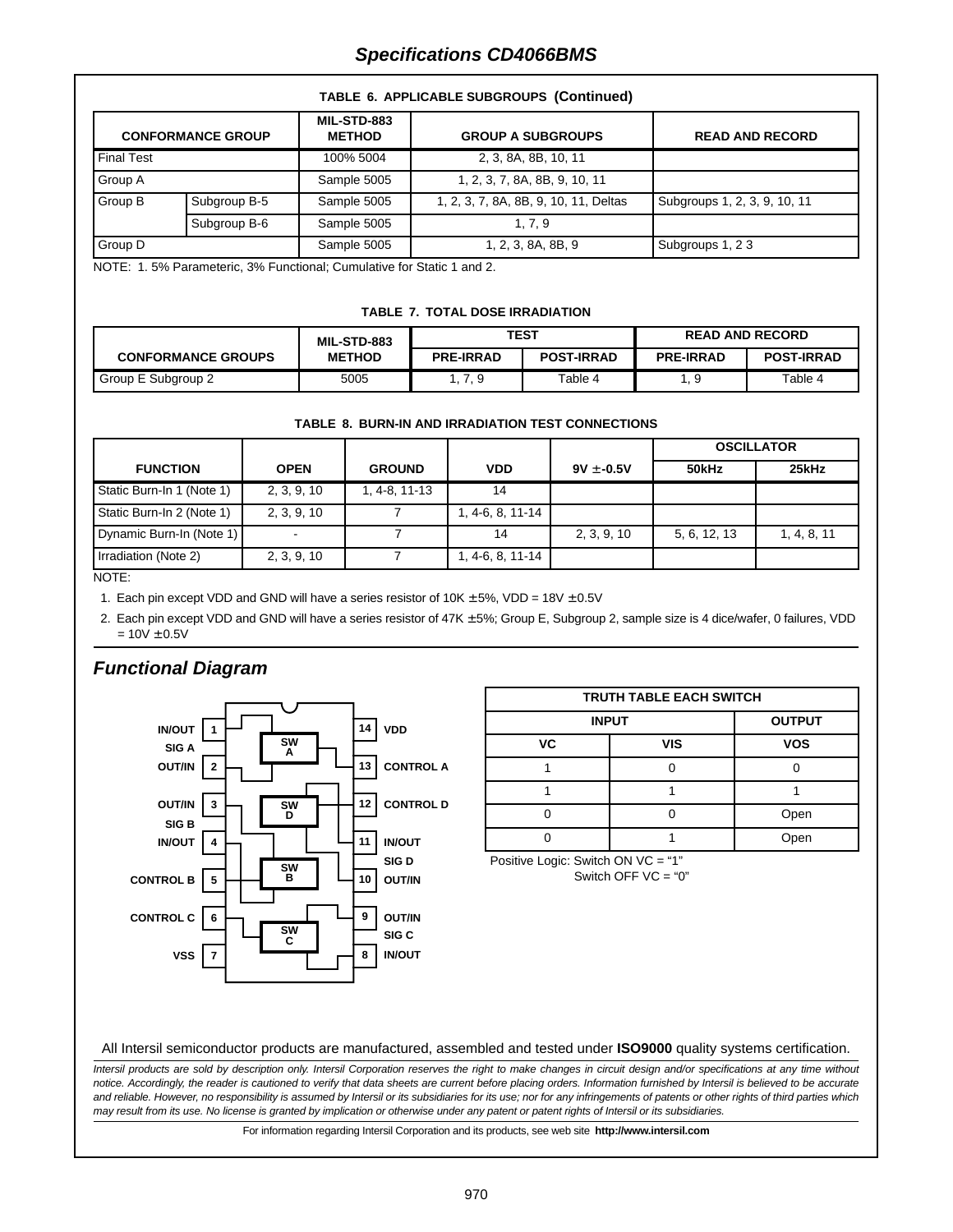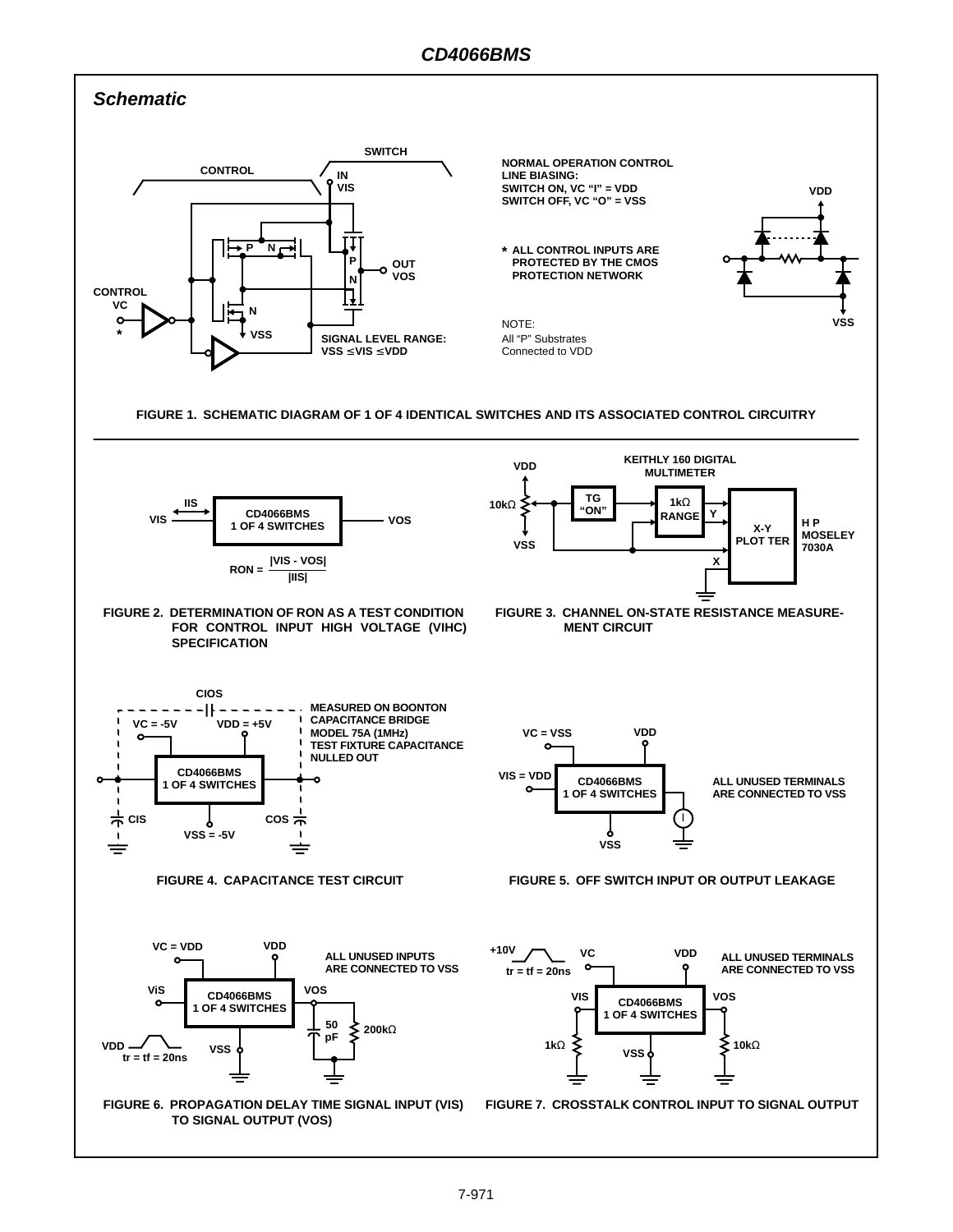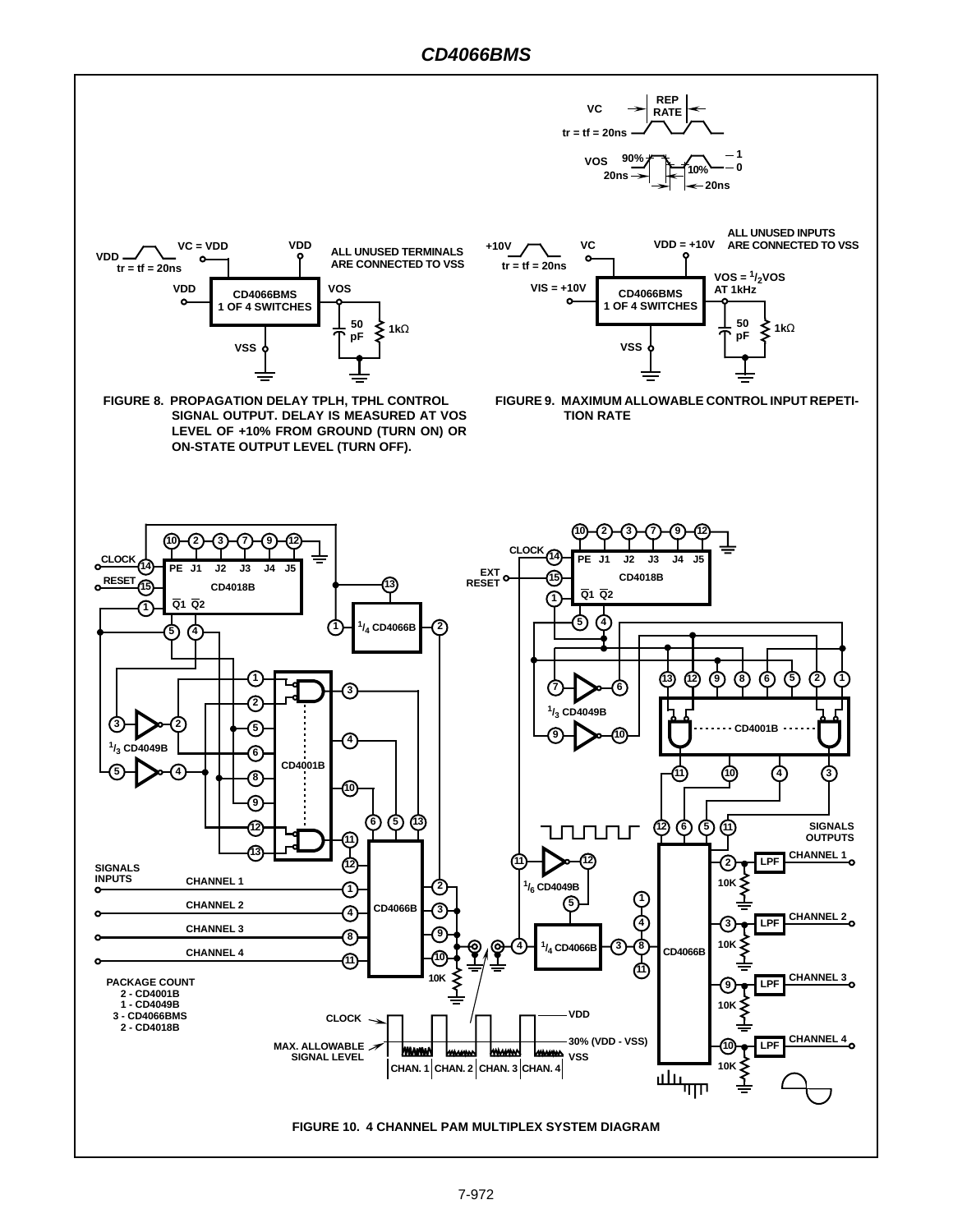# **CD4066BMS**





**FIGURE 12. TYPICAL ON-STATE RESISTANCE vs INPUT SIGNAL VOLTAGE (ALL TYPES)**





**FIGURE 13. TYPICAL ON-STATE vs INPUT SIGNAL VOLTAGE (ALL TYPES).**